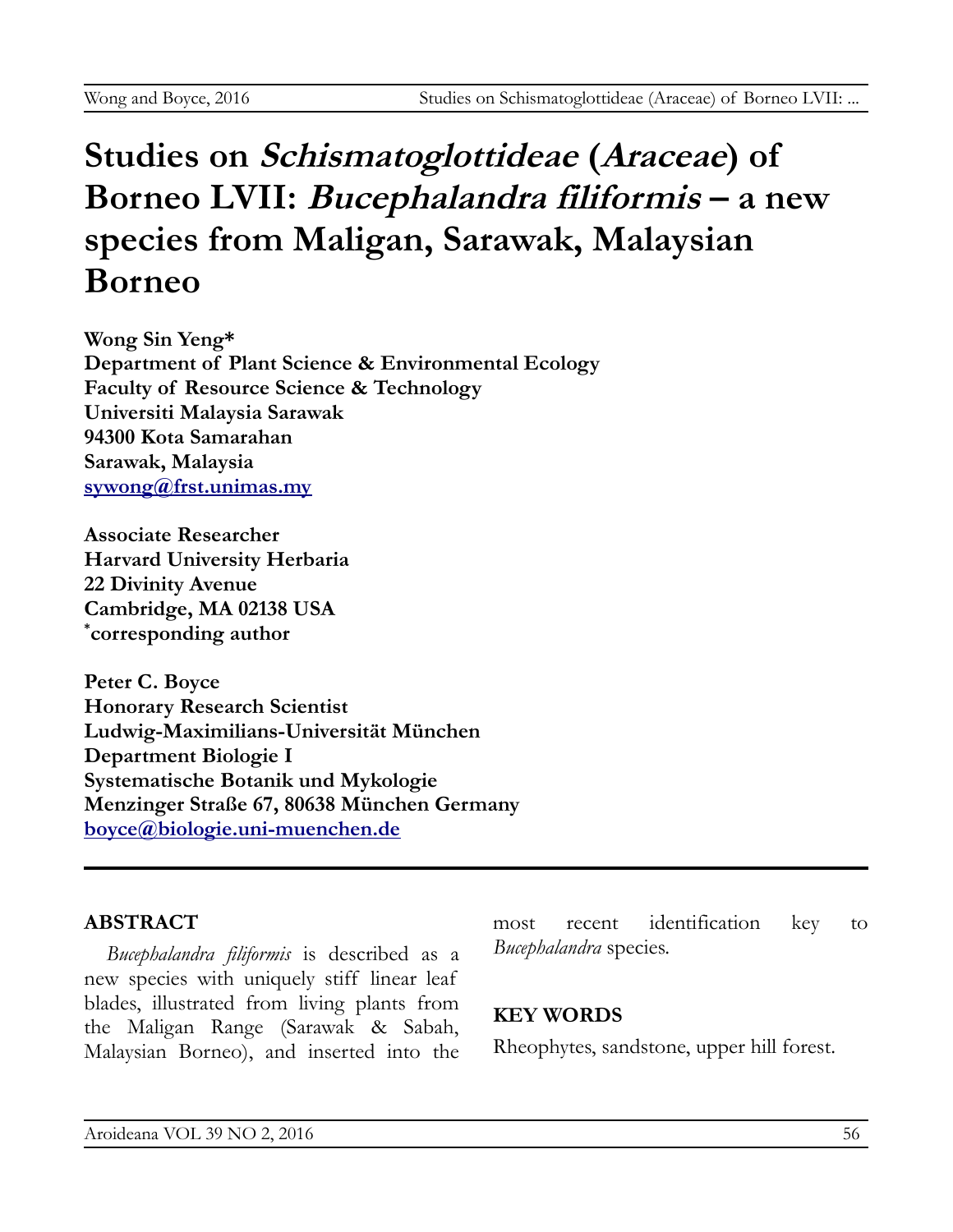# **INTRODUCTION**

Fieldwork in the Maligan Range (straddling the border of Sarawak & Sabah, Malaysian Borneo) resulted in collection of several puzzling rheophytic aroid species. One of these has now flowered in cultivation and proven to be a previously undiscovered species of *Bucephalandra*, unique in the genus by the stiff linear leaf blades. It is here described as *Bucephalandra filiformis* S. Y. Wong & P. C. Boyce, **sp. nov.** Recognition of this novelty takes *Bucephalandra* to 30 described species.

Dimensions in the descriptions are derived from fertile (i.e., mature) plants. Seedlings have overall smaller measurements.

Geological occurrences recorded in this paper are verified by the excellent geological map of Tate (2001).

*Bucephalandra filiformis* may be inserted in the key to *Bucephalandra* species presented in Wong & Boyce (2014a) as follows:

2. Appendix staminodes verrucate or brainlike . . . . . . **3** – Appendix staminodes smooth ..... **7 ("6")** 3. Leaf blades linear, stiff . . . **Bucephalandra filiformis** – Leaf blades never linear, usually not stiff; if stiff then never linear 4, etc.,  $= 5$ , etc., in Wong & Boyce (2014a).

**Bucephalandra filiformis** S. Y. Wong & P. C. Boyce, **sp. nov.** Type: Malaysian Borneo, Sarawak, Limbang, Lawas, Maligan Range, Air Terjun Payeh Maga, below Camp 2, 04° 26' 15.1"N 115° 31' 27.9"E, 9 Sep 2014, *P. C. Boyce et al. AR-4915* (holotype SAR – alcohol!; isotype: M – alcohol!). **Figure 1.**

#### **Diagnosis**

*Bucephalandra filiformis* is immediately distinguished from all other species of the genus *Bucephalandra* by the stiff linear leaf blades.

# **Description**

Small solitary obligate rheophytic herbs to c. 8 cm tall. **Stem** initially erect, later shortly creeping and rooting with active portion sub-erect, c. 5 mm in diam.. **Leaves** up to c. 15 together, spreading to sub-erect; **petiole**  $1-2$  cm long  $\times$  c. 2 mm in diam. dorsally narrowly and shallowly canaliculate, ventrally longitudinally ribbed, reddish brown, sheathing at extreme base, wings extended into a very narrowly triangular ligular portion 2–3.5 cm long, light red to brownish; **blade** linear,  $7 - 11$  cm long  $\times$  4 – 6 mm wide, stiff, semi-matte deep olive green adaxially, much paler greenish white with the blade margin finely deep green, base cuneate, apex acute (narrow leaf blades) to aristate (wider leaf blades), apiculate for 2 – 3 mm; **midrib** abaxially and adaxially prominent, adaxially concolorous with blade, abaxially dull red; **primary lateral veins** two, arising from leaf blade base and running along the margin; **interprimary veins** hardly differentiated, together totalling c. 15 per side, diverging at c. 30° and running to a marginal vein;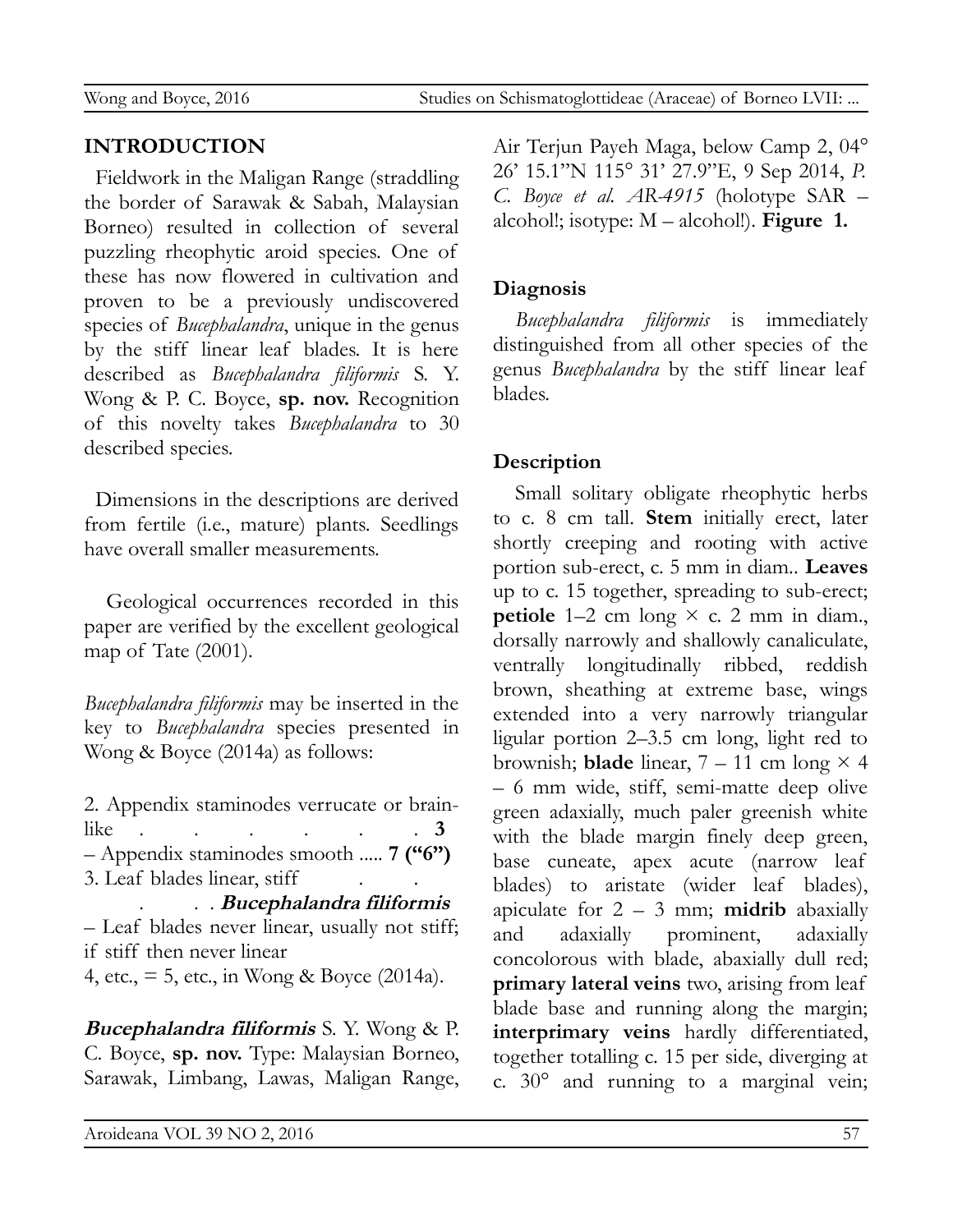

**Figure 1. Bucephalandra filiformis** S. Y. Wong & P. C. Boyce

**A.** & **B.** Plants in habitat on moss-covered sandstone boulders. **C.** Habitat. **D.** Inflorescence at pistillate anthesis. **E.** Spadix at pistillate anthesis, nearside portion of spathe artificially removed, note that scale-like staminodes of interstice, and staminate flowers, are still erect. **F.** Detail of spadix at staminate anthesis; that the staminate flowers have reflexed and changed to salmon-pink, and that the interstice staminodes have reflexed note, too, that stigmas have darkened and are no longer receptive. **A–H** from *AR–4186*. Images © P.C. Boyce.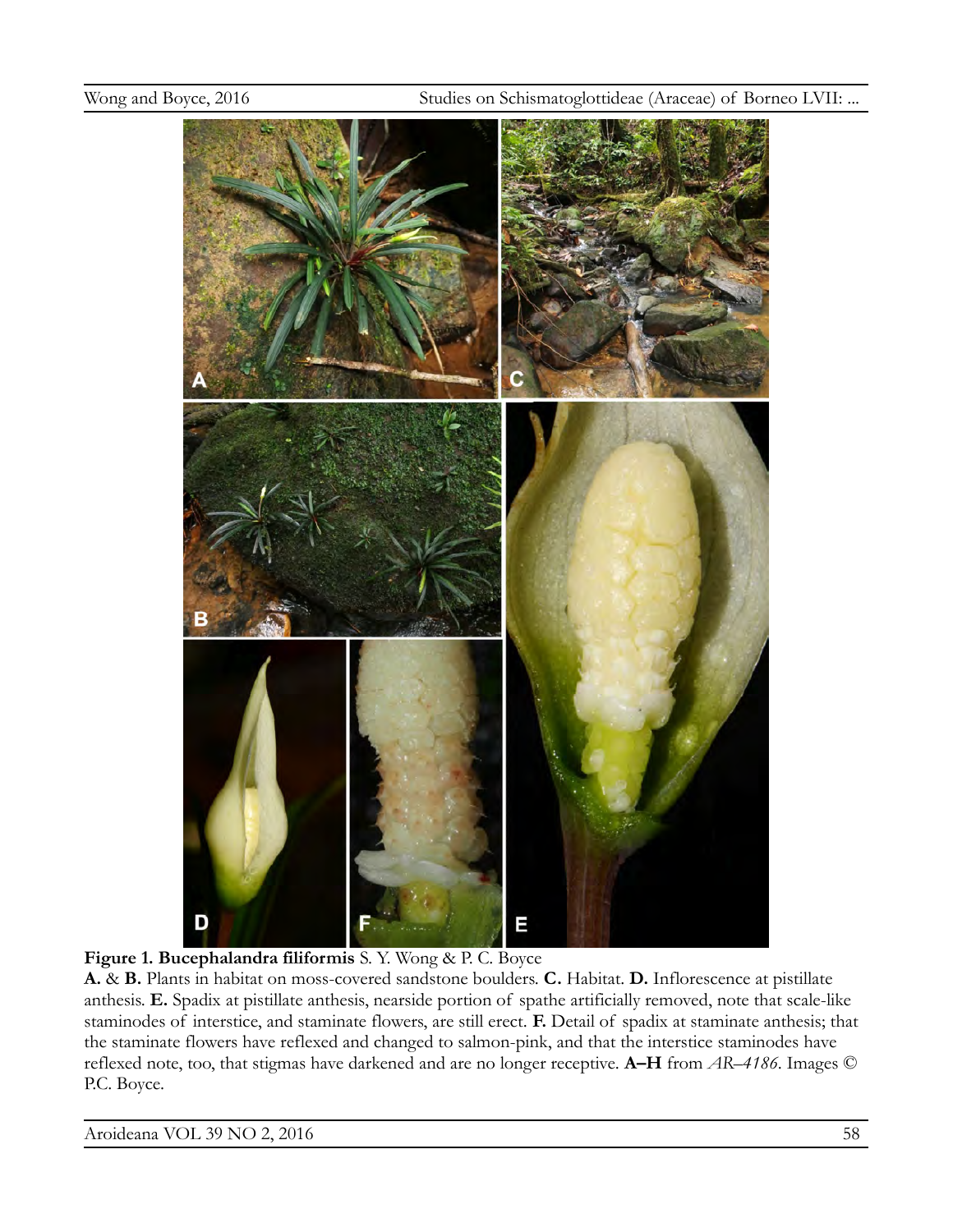**secondary** and **tertiary venation** ± obscure. **Inflorescence** solitary; **peduncle** exceeding petioles,  $4-7$  cm long  $\times$  c. 1.5 mm in diam., somewhat longitudinally ridged, reddish. **Spathe** slender-fusiform, not constricted, c. 3 cm long; **lower spathe** obliquely funnel-form, green, persistent; limb gaping at pistillate anthesis, then caducous, white shading to green at junction with lower persistent spathe, limb acuminate for c. 1 cm and apiculate for c. 4 mm, apiculum green. **Spadix** 2 – 2.5 cm long; **pistillate zone** c. 5 mm long × c. 1.5 mm in diam., with c. 2 spirals of pistils; **pistils** weakly rhombic-globose, c. 0.5 mm in diam., bright green; **stigma** sessile, umbonate, c.  $\frac{1}{2}$  diameter of ovary, producing a conspicuous meniscus-like droplet at anthesis, later (post-anthesis) sunken centrally; **pistillodes** 2–4 at base of pistillate zone, compressed clavate, c. 0.5 mm long and wide, waxy white; **interstice** with 2 rows of **scale-like staminodes**, these c. 2 mm long . 1.5 mm wide, ventrally gibbose, margin spathulate, creamy white, erect during pistillate anthesis, reflexing prior to staminate anthesis; **staminate zone** c. 5 mm long  $\times$  c. 4 mm in diam., consisting of c. 3 rows of flowers; **staminate flowers** during pistillate anthesis ascending to display almost entire ventral surface, reflexing during staminate anthesis to present ventral surface lowermost, creamy yellow ageing during staminate anthesis to salmon-pink, thecae paler and somewhat translucent; **stamen** comparatively large, c. 2 mm long; **filament** small, stout; **connective** strap-shaped; **thecae** inserted ventrally, ellipsoid, c. 1 mm long  $\times$  c. 0.5 mm wide, smooth; **thecae horns** c. 1/5 length of associated theca, setaceous, outward-pointing; **appendix** ellipsoid, 1 – 1.5 cm long  $\times$  c. 5 mm in diam., cream; **appendix staminodes** obpyramidal, tops irregularly polygonal, lower ones welldefined, terminal ones coalesced, truncate, 0.5–1 mm in diam., weakly verrucate and somewhat glossy, cream. **Infructescences** not seen.

*Ecology* — Rheophytic on semi-shaded mossy sandstone boulders in wet upper hill forest at about 850 m asl.

*Distribution* — *Bucephalandra filiformis* is known only from the Maligan Range.

*Etymology* — From the Latin feminine adjective *filiformis*, threadlike, denoting the form of the leaf blades.

*Notes* — The stiff very narrow leaf blades of *Bucephalandra filiformis* have no equal in the genus *Bucephalandra* although similar leaf blades occur in *Fenestratarum culum* P. C. Boyce & S. Y. Wong, *Aridarum montanum* Ridl., and in some forms of the highly polymorphic (and likely polyphyletic) *A. caulescens* M. Hotta. All are obligate rheophytes.

Observations of flowering plants revealed that the staminate flowers change colour from creamy white to salmon-pink as anthesis progresses from pistillate (when the staminate flowers are erect with the ventral surface exposed) to staminate (staminate